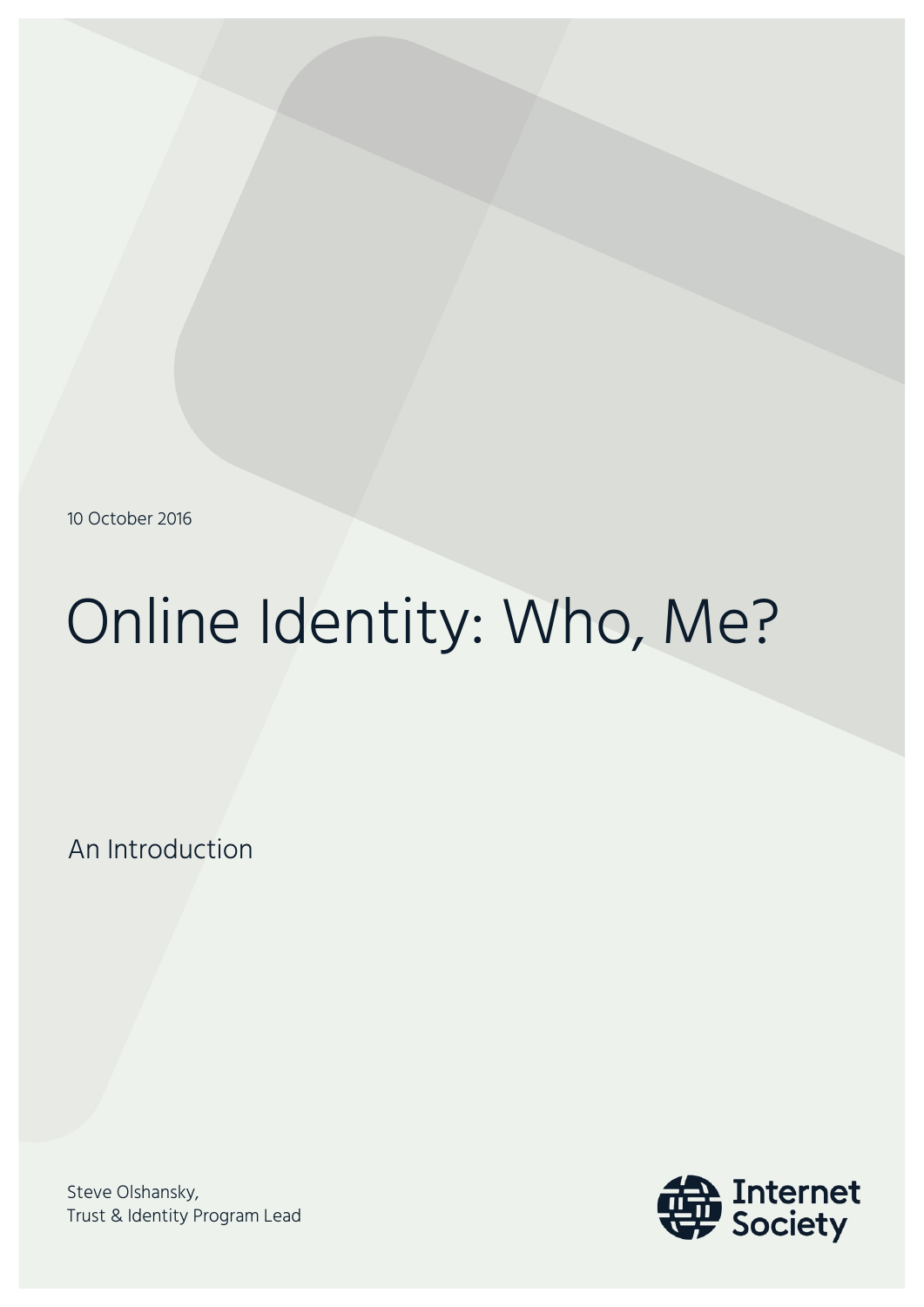### Introduction

As the Internet has become more central in our day-to-day lives, issues relating to our online identities have become more important, and the potential impacts on our lives more significant in both positive and negative ways. We as individuals interact with a number of online sites and services which require an account (username and password) to access. This can be something as simple as news sites which restrict the number of articles you can read anonymously in a certain time period, to your personal financial or healthcare or similar online services which want to know with certainty that you are definitely YOU before granting access to private information. And of course, we WANT them to be certain about who we are before granting access to this kind of very sensitive information, which could be used to harm us in various ways if it were to fall into the wrong hands.

This brief document is the first of a series which is intended to serve as a useful reference for online identity-related topics, and will include links to a number of resources produced by the Internet Society that you will find useful.

## You and Your Information

You, as the subject of your personal information, have the ultimate right and responsibility to control who has access to certain pieces of it, and when, and to protect it from abuse to the best of your ability. There are many pieces of information about you, ranging from publicly available to very private, and it is good to be aware of who is asking for it, why they want it, and how it is and will be used and protected. There are varying levels of trust that relate to the risk associated with any particular interaction, and it is ultimately up to us to make determinations about how much trust to put in any particular person or service we encounter online. It is also up to us to take whatever steps we decide are necessary as a result to protect our information and ourselves.

With the rise of social identity providers, such as Facebook, Twitter, Google, and many others, people have many more options to choose from when deciding which service to use to manage their identities beyond what they may have available from a school or employer or government. In fact, many people use multiple identities (personas) for different purposes, and for different levels of privacy and security. It has become harder for organizations holding information about us to protect it from unauthorized access, and thus it is all the more important for us to be aware of the issues involved. How do we know if we can trust a person or service online, and if so, to what degree? How certain can we be that a person or service is in fact who they claim to be? What kinds of information are we willing to reveal to people or services we encounter online, and how will they use it and protect it from misuse? How certain are we that our communications with others which we intend to be private, really are? Who is able to view our communications, and what could they do with this information? What steps can we take to protect our information and communications?

The Internet Society has produced some useful materials for reference, and you are welcome and encouraged to review them:

#### **> Your Digital Footprint Matters**

http://www.internetsociety.org/your-digital-footprint-matters

孟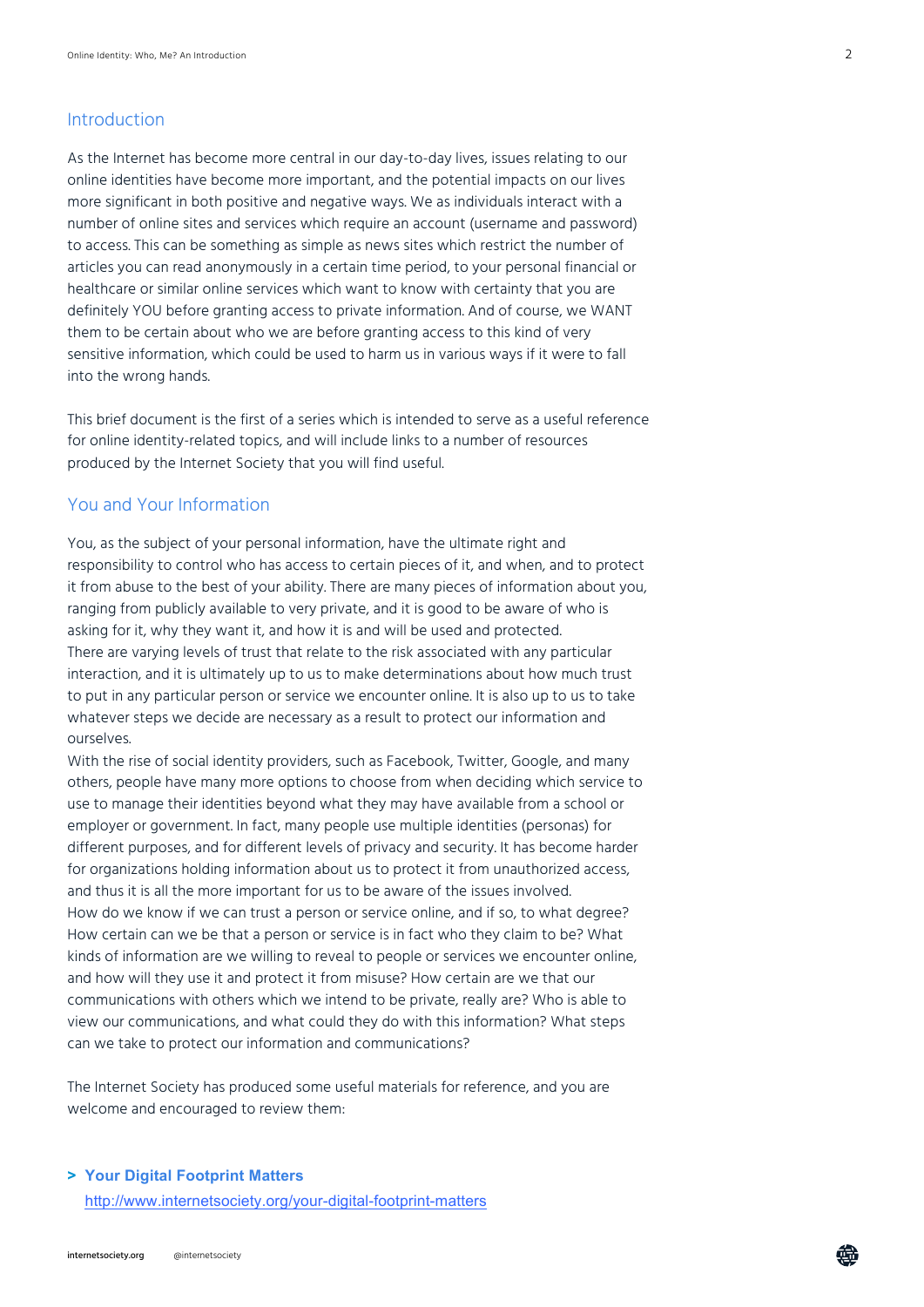(Available also in French, and Spanish)

*Your digital footprint paints a picture of who you are. Make sure it's accurate. Learn how in a few easy tutorials. Every day, whether we want to or not, most of us contribute to a growing portrait of who we are online; a portrait that is probably more public than we assume. This portrait helps companies target content at specific markets and consumers, helps employers look into your background, and helps advertisers track your movements across multiple websites.*

*Whatever you do online, you might be leaving digital footprints behind. So no matter what you do online it's important that you know what kind of trail you're leaving, and what the possible effects can be. While it's not possible to have ZERO footprints, the first steps toward reducing your digital footprint and managing your digital identity are not that hard.*

# **> Tutorials: Learn About Your Digital Identity**  http://www.internetsociety.org/manage-your-identity (Available also in French, Spanish, Bahasa Indonesian, and Urdu)

*Every time we log onto the web we access (and add to) our own personal digital footprint that's interconnected with plug-ins, links, and massive caches of personal data that follows us around. While none of us can control everything that's known about us online, there are steps we can take to better understand our online identities and be empowered to share what we want, when we want.*

*The Internet Society developed three interactive tutorials to help to help educate and inform anyone who wants to know what steps we can take to better understand our online identities, learn about their digital footprint and be empowered to share what we want, when we want. Each video lasts about 5 minutes and is aimed at helping all of us become more aware of how we disclose information and how we can keep it more private.* 

1. **Understanding your Online Identity: An Overview of Identity (English)** http://www.internetsociety.org/online-identity-overview

*This tutorial will explain some of the key differences between your online and "real life" identity, help you recognize the nature of digital identities, and understand the difference between online identity and personal privacy.* 

2. **Understanding your Online Identity: Protecting your Privacy** http://www.internetsociety.org/protecting-your-privacy